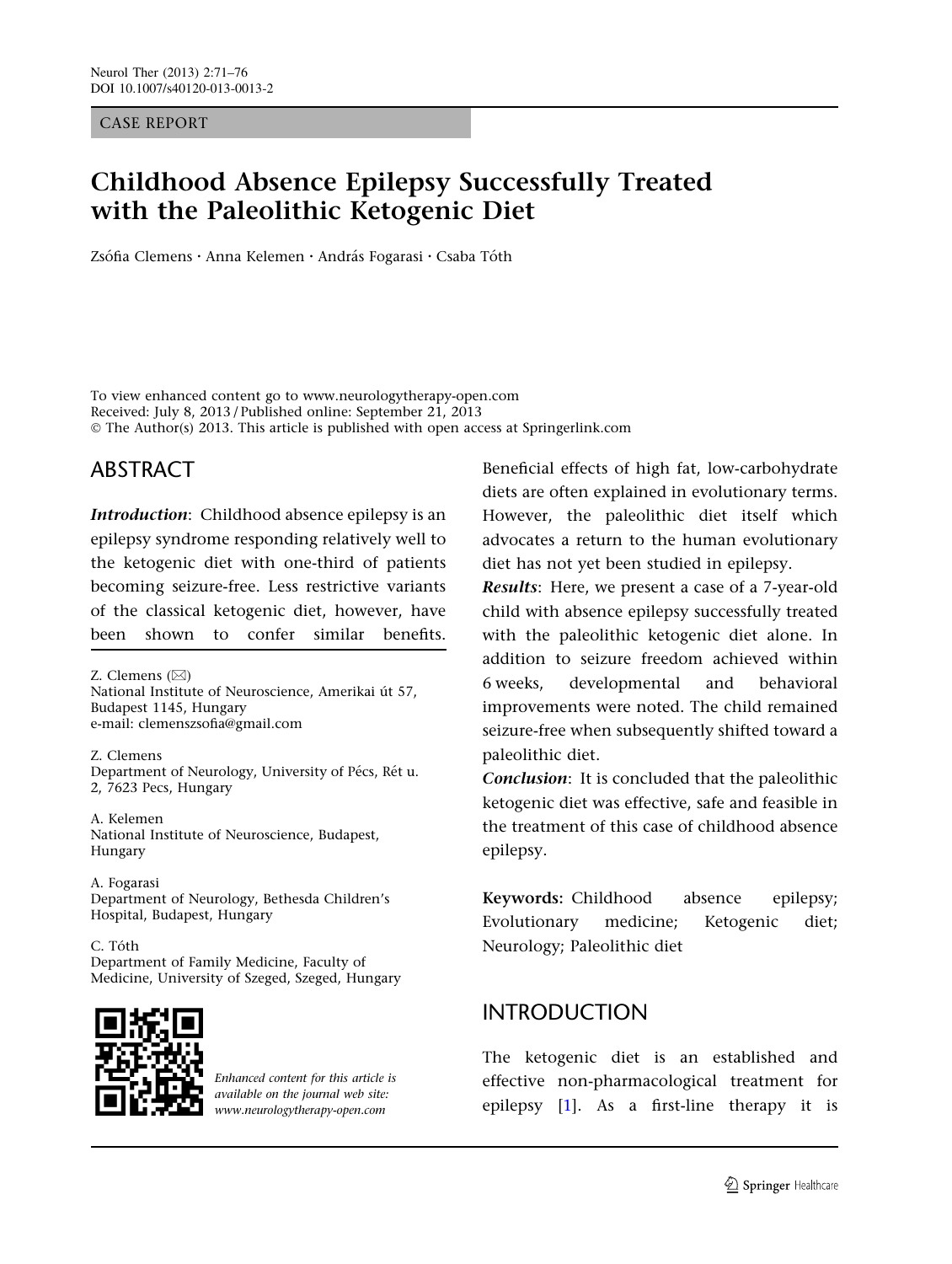recommended in deficiencies of enzymes involved in glucose utilization such as the glucose transporter 1 and the pyruvate dehydrogenase deficiency syndromes [\[2](#page-4-0)]. Otherwise, the ketogenic diet is recommended when at least two antiepileptic drugs fail. Idiopathic generalized epilepsy syndromes, however, are responding relatively well to the ketogenic diet  $[3, 4]$  $[3, 4]$  $[3, 4]$  $[3, 4]$  with 34% of absence epilepsy patients becoming seizure-free [\[5](#page-5-0)]. Currently, there is a tendency towards the use of less strict but easier-to-follow variants of the classical ketogenic diets, such as the modified Atkins diet and the low glycemic index treatment  $[5, 6]$  $[5, 6]$  $[5, 6]$  $[5, 6]$  $[5, 6]$ . In a study by Groomes et al. [\[5\]](#page-5-0) absence epilepsy responded similarly to the ketogenic diet and the modified Atkins diet. Regarding its macronutrient content the paleolithic diet belongs to the lowcarbohydrate diets. Also referred to as the evolutionary diet, the paleolithic diet is increasingly popular since the release of the book of Cordain [[7](#page-5-0)] who is now regarded as the founder of the paleolithic diet. Cordain was greatly inspired by Voegtlin [\[8](#page-5-0)] who was the first proponent of the diet as well as Eaton and Konner [[9](#page-5-0)] who introduced the concept into a mainstream journal. The paleolithic diet advocates foods humans are evolutionarily adapted to and excludes those that were not available in pre-agricultural times such as grains, diary, legumes, starchy vegetables, refined sugars, oils rich in omega-6 fatty acids and margarines. In this study, a case of a child diagnosed with absence epilepsy and then successfully treated with a carbohydraterestricted paleolithic diet, we referred to as the paleolithic ketogenic diet, is reported.

All procedures followed were in accordance with the ethical standards of the responsible committee on human experimentation (institutional and national) and with the Helsinki Declaration of 1975, as revised in 2000 and 2008. Informed consent was obtained from the parents of the child for being included in the study.

### CASE REPORT

Perinatal history of the 7-year-old child was unremarkable and family history was also negative for epilepsy. She had three febrile convulsions at the ages of 1, 2 and 5 years. Electroencephalograms (EEGs) that were performed subsequently were normal. She was developmentally delayed and was not toilet trained. She had gluten sensitivity and milk allergy. Behaviorally she was withdrawn and unsociable. At age 7 she presented with staring spells with increasing frequency. Six weeks following their onset an EEG examination was carried out which showed frequent trains of generalized spike and wave discharges of 2.5 Hz during both sleep and wakefulness (Fig. [1](#page-2-0)). Based on electro-clinical features she was diagnosed with childhood absence epilepsy. At this time she had approximately 50 absence seizures a day. She was recommended valproate but her parents refused antiepileptic medication because of concerns of side effects and decided to initiate a dietary therapy. They consulted the last author of this paper who advised the paleolithic ketogenic diet consisting of only meat, offal, fish, egg and animal fat without calorie restriction (Table [1\)](#page-3-0). Fat meats were encouraged over lean meats to approximate a 4:1 fat to protein ratio (in grams). Diet was supplemented with vitamin D3 (2,000 IU/day) and omega3 fatty acids (500 mg/day). This restrictive diet was maintained for 3 months with the child completely adhering to the diet. The diet was well-tolerated and no adverse effects emerged. There was a gradual reduction in the number of seizures from the very first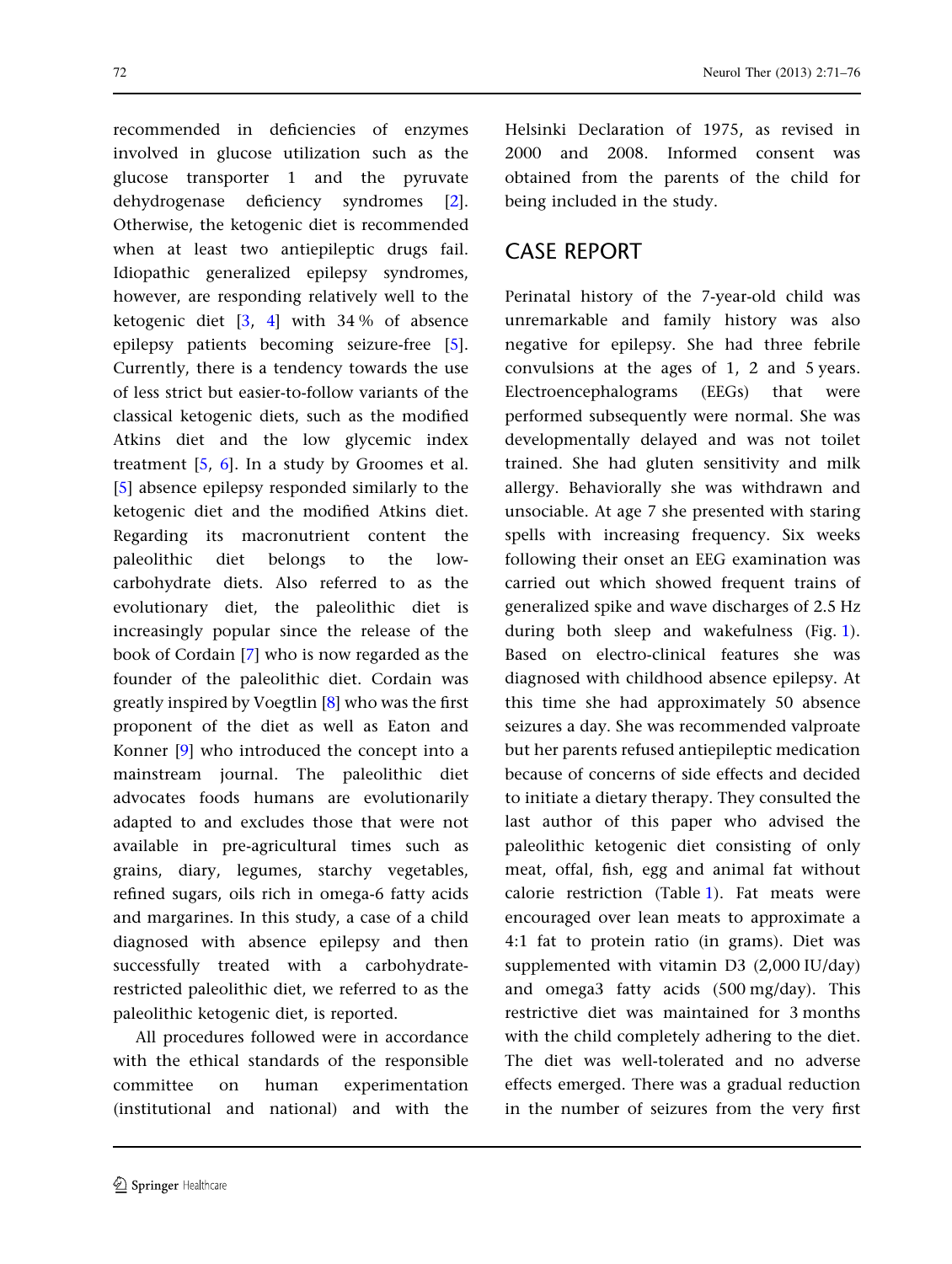<span id="page-2-0"></span>

Fig. 1 An example of waking electroencephalogram showing a train of 2.5 Hz generalized spike and wave discharges at the time of the diagnosis

week. At 6 weeks on the diet the child became seizure-free. A laboratory blood test carried out at this time showed normal laboratory parameters with the exception of total cholesterol and low-density lipoprotein (LDL) cholesterol which were moderately elevated (Table [2\)](#page-3-0). Serum glucose was 3.2 mmol/l thus within the range also targeted by the classical ketogenic diet regime. Other laboratory parameters were normal. At 3 months on the diet she was advised to gradually increase carbohydrate intake mostly in the form of low glycemic index vegetables. Other restrictions of the paleolithic diet were maintained. A blood test carried out at 14 months indicated that

most laboratory parameters were still in the normal range while total cholesterol level remained elevated (Table [2\)](#page-3-0). Although her weight and height did not change during the preceding 2 years, at 4 months on the diet she had gained 3 kg and grown 6 cm (from 19 to 22 kg and from 110 to 116 cm). Parents also reported improvements in mood and social functioning. Earlier she was described as a child with special needs in education. Currently, she is attending a regular school and performing well. She became toilet trained for daytime, however, nocturnal enuresis remained. Long-term video-EEG encompassing a whole-night sleep was performed at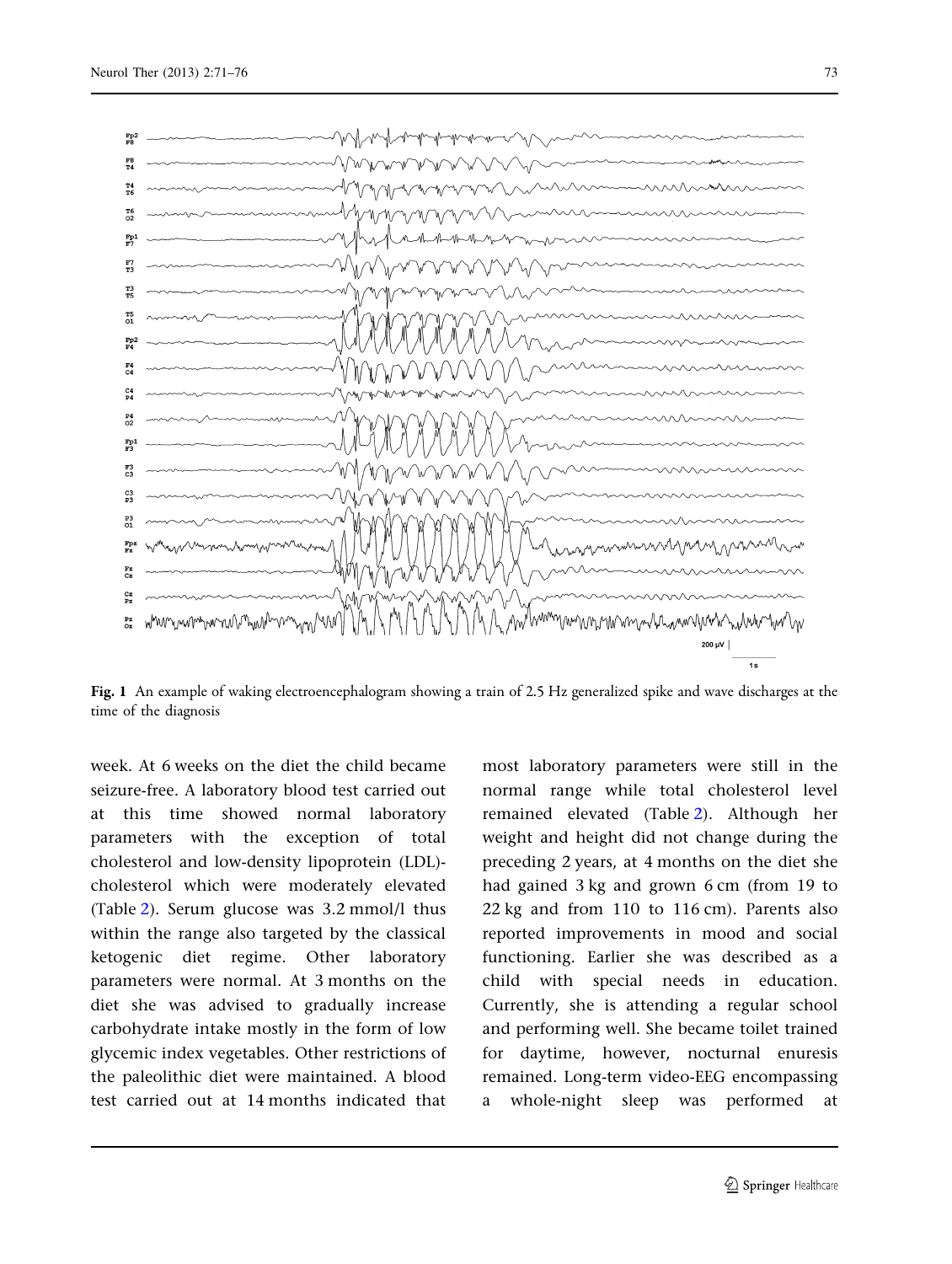<span id="page-3-0"></span>

|  | Neurol Ther (2013) 2:71–76 |
|--|----------------------------|
|--|----------------------------|

| Table 1 Sample daily menus                     |  |
|------------------------------------------------|--|
| Paleolithic ketogenic daily menu               |  |
| Breakfast: scrambled eggs fried in lard        |  |
| Snack: pork greaves                            |  |
| Lunch: chuck roast                             |  |
| Snack: smoked sausage                          |  |
| Dinner: beef steak                             |  |
| Paleolithic daily menu                         |  |
| Breakfast: fried eggs, cucumber                |  |
| Snack: pork greaves                            |  |
| Lunch: roasted sausage                         |  |
| Snack: dry sausage                             |  |
| Dinner: roasted chicken leg, cauliflower puree |  |
| $\mathbf{L}$                                   |  |

Processed meats in the diet were homemade with no gluten, soy, carbohydrate or chemicals added. Cooked meat was prepared using abundant amounts of animal fat

12 months of diet therapy. The EEG (inspected by Z.C. and A.K.) revealed physiological sleep structure and no signs of epileptic activity. At the time of writing this publication she has been on the diet for 20 months and is seizurefree.

### **DISCUSSION**

Variants of the classical ketogenic diet have been reported to have an effect close to that of the classical ketogenic diet while being more feasible [\[5](#page-5-0), [6](#page-5-0)]. Efficacy of low-carbohydrate diets is often interpreted in evolutionary terms implicating that humans are well-adapted to ketosis [[10](#page-5-0)]. However, the paleolithic diet itself, which advocates a return to the evolutionary adapted diet, has not yet been studied in epilepsy. The paleolithic diet is gaining popularity worldwide as well as in Hungary mainly due to the books of Cordain [[7](#page-5-0)] and in Hungary due to Szendi  $[11]$  $[11]$  $[11]$  and Tóth  $[12]$  $[12]$ . In his

| Table 2 Laboratory data while on the paleolithic         |  |  |  |
|----------------------------------------------------------|--|--|--|
| ketogenic diet (at 6 weeks after diet initiation) and on |  |  |  |
| the paleolithic diet (at the 14th month)                 |  |  |  |

|                                | Paleolithic<br>ketogenic diet | Paleolithic<br>diet |
|--------------------------------|-------------------------------|---------------------|
| Vitamin D (25(OH)D)<br>(ng/ml) | 31.5                          |                     |
| Sodium (mmol/l)                | 142                           | 137                 |
| Potassium (mmol/l)             | 4.1                           |                     |
| Chloride (mmol/l)              | 103                           | 97                  |
| Carbamide (mmol/l)             | 5                             | 8.9                 |
| Alkaline phosphatase (U/l)     | 375                           | 274                 |
| Total protein (g/l)            | 68                            |                     |
| Glucose (mmol/l)               | 3.2                           | 4.5                 |
| Total cholesterol (mmol/l)     | 7.6                           | 7.5                 |
| Triglyceride (mmol/l)          | 0.84                          | 1.13                |
| HDL cholesterol (mmol/l)       | 2.58                          | 2.26                |
| LDL cholesterol (mmol/l)       | 4.85                          |                     |
| Creatinine $(\mu mol/l)$       | 31                            | 35                  |
| Uric acid $(\mu$ mol/l)        | 254                           | 179                 |
| Calcium (mmol/l)               | 2.43                          | 2.45                |
| Phosphor (mmol/l)              | 1.49                          |                     |
| C-reactive protein $(mg/l)$    | 0.6                           | 1                   |
| Iron $(\mu mol/l)$             | 16                            | 11                  |
| Hemoglobin (g/l)               | 125                           | 134                 |

Dashes indicate that the given parameter was not measured HDL high-density lipoprotein, LDL low-density lipoprotein

book, Szendi synthesized knowledge from several sources of medical literature to support the paleolithic diet while Tóth summarized his experience as a physician with an evolutionary attitude. Studies of short-term dietary intervention with the paleolithic diet indicated significant metabolic benefits in healthy controls as well as in diabetic patients [\[13–16](#page-5-0)]. Epidemiological and clinical studies of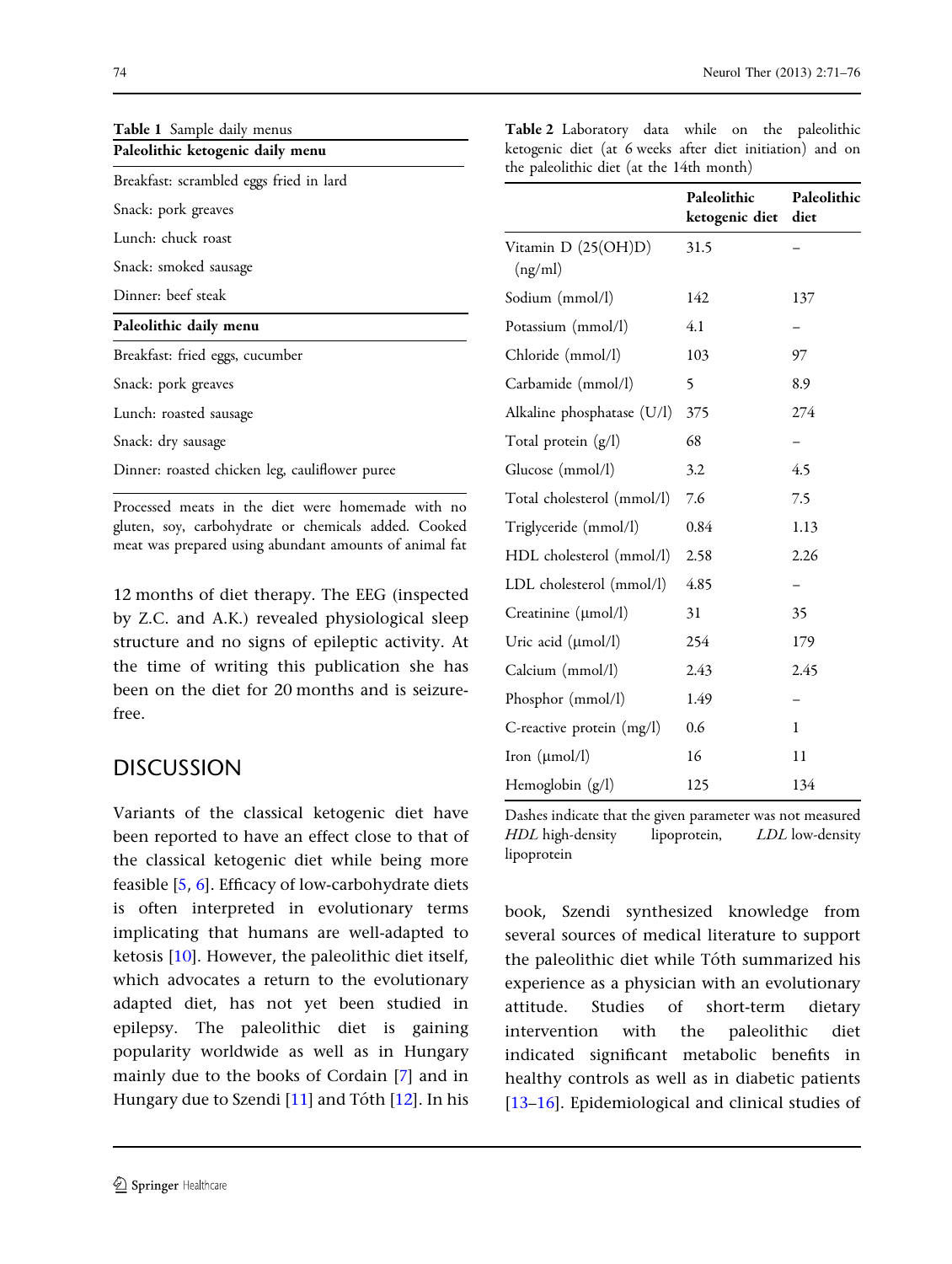<span id="page-4-0"></span>ancestral populations demonstrate an absence or very rare occurrence of western civilization disorders including neurological diseases [[13](#page-5-0)].

In childhood absence epilepsy valproate and ethosuximide are the antiepileptic drugs of first choice. In this case, the parents of the child refused antiepileptic medication and therefore the paleolithic ketogenic diet was initiated as a stand-alone therapy. The diet resulted in a rapid decrease of absence seizures. Seizure freedom was maintained when gradually shifted towards increased carbohydrate intake at 3 months. In addition to seizure control the diet conferred additional benefits including improved behavior and developmental gains. Behavioral benefits are also seen in the classical ketogenic diet [\[17\]](#page-5-0). However, in contrast to weight loss and retarded growth, major adverse effects of the classical ketogenic diet [\[18\]](#page-5-0), our patient did gain weight and height. In this case no apparent adverse effects were noted. As reported by the parents, maintaining the diet, even in the ketogenic phase, was relatively easy for the child without dislike for meat and animal fat. Although childhood absence epilepsy is regarded as a form of epilepsy most patients grow out of, cessation of absence seizures within weeks of diet onset suggests an effect of the diet and not the passage of time. Despite seizure freedom maintained for the last 18 months and the negative EEG, the family is insisting on continuing the paleolithic diet.

#### **CONCLUSION**

It is concluded that the paleolithic ketogenic diet followed by a less carbohydrate-restrictive paleolithic diet was effective, safe and feasible in the treatment of this patient with childhood absence epilepsy.

#### ACKNOWLEDGMENTS

We gratefully acknowledge constructive comments on the manuscript received from Dr. Björn Merker. No funding or sponsorship was received for this study or publication of this article. Zsófia Clemens is the guarantor for this article, and takes responsibility for the integrity of the work as a whole.

Conflict of interest. Zsófia Clemens, Anna Kelemen, András Fogarasi and Csaba Tóth declare no conflicts of interest.

Compliance with Ethics Guidelines. All procedures followed were in accordance with the ethical standards of the responsible committee on human experimentation (institutional and national) and with the Helsinki Declaration of 1975, as revised in 2000 and 2008. Informed consent was obtained from the parents of the child for being included in the study.

Open Access. This article is distributed under the terms of the Creative Commons Attribution Noncommercial License which permits any noncommercial use, distribution, and reproduction in any medium, provided the original author(s) and the source are credited.

# **REFERENCES**

- 1. Kossoff EH. More fat and fewer seizures: dietary therapies for epilepsy. Lancet Neurol. 2004;3:415–20.
- 2. Kossoff EH. International consensus statement on clinical implementation of the ketogenic diet: agreement, flexibility, and controversy. Epilepsia. 2008;49:11–3.
- 3. Thammongkol S, Vears DF, Bicknell-Royle J, Nation J, Draffin K, Stewart KG, Scheffer IE, Mackay MT.